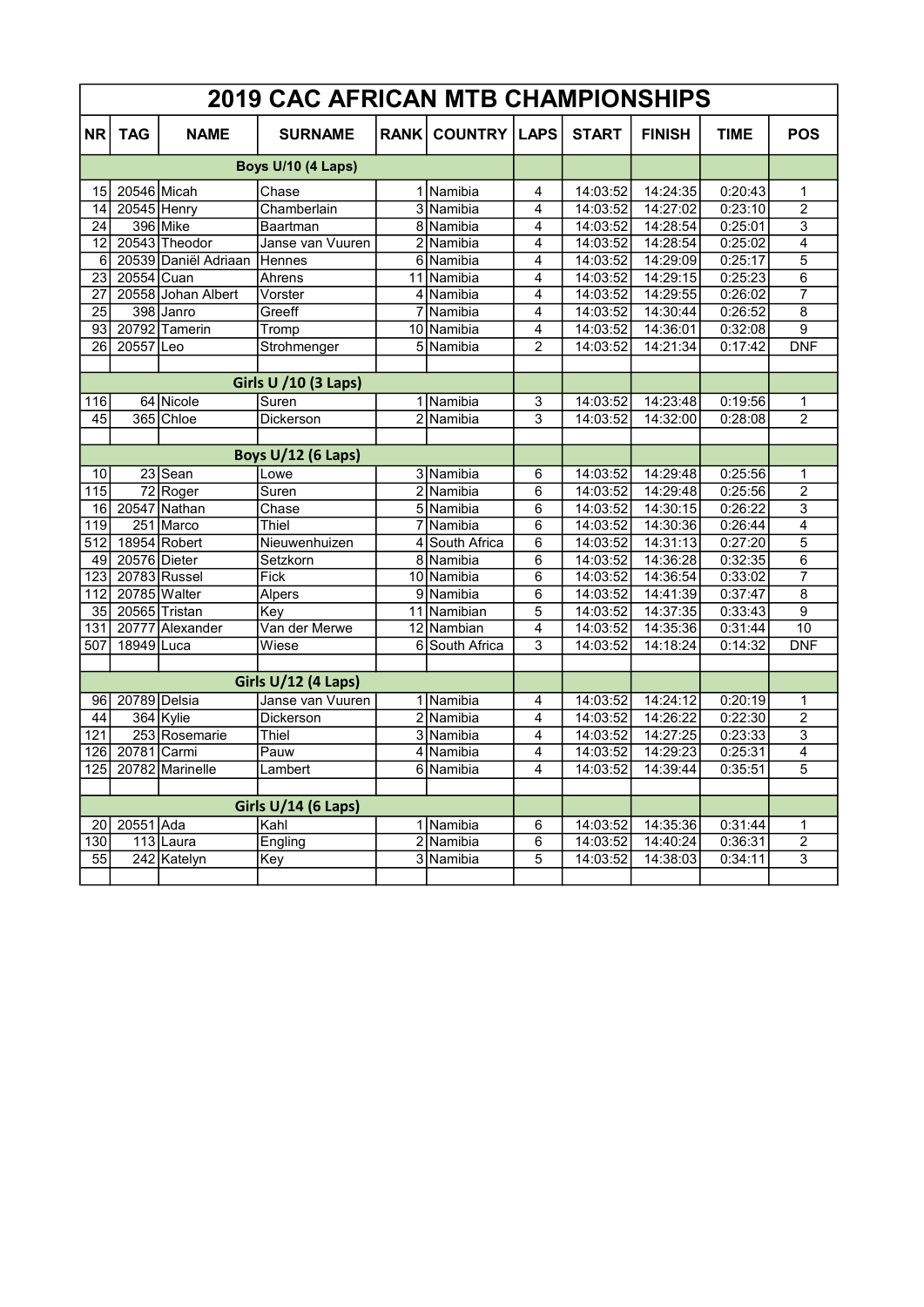| <b>2019 CAC AFRICAN MTB CHAMPIONSHIPS</b> |               |               |                              |                |                |                           |          |          |         |                |  |
|-------------------------------------------|---------------|---------------|------------------------------|----------------|----------------|---------------------------|----------|----------|---------|----------------|--|
| <b>FRIDAY RACE 2 (14:45)</b>              |               |               |                              |                |                |                           |          |          |         |                |  |
| <b>Boys U/14 (3 Laps)</b>                 |               |               |                              |                |                |                           |          |          |         |                |  |
| 11                                        |               | 24 Kevin      | Lowe                         |                | 2 Namibia      | 3                         | 14:47:51 | 15:28:03 | 0:40:12 | 1              |  |
| 106                                       |               | 168 Daniel    | Hahn                         |                | 1 Namibia      | $\overline{\overline{3}}$ | 14:47:51 | 15:28:34 | 0:40:43 | $\overline{2}$ |  |
| 503                                       | 18945 Philip  |               | Van Schalkwyk                |                | 3 South Africa | 3                         | 14:47:51 | 15:31:38 | 0:43:47 | 3              |  |
| 505                                       | 18947 Alec    |               | Coleske                      |                | 4 South Africa | 3                         | 14:47:51 | 15:34:15 | 0:46:24 | 4              |  |
| 54                                        | 20580 Rico    |               | Steinfurth                   |                | 6 Namibian     | $\overline{3}$            | 14:47:51 | 15:35:33 | 0:47:43 | $\overline{5}$ |  |
| 33                                        |               | 240 Adrian    | Key                          |                | 5 Namibia      | 1                         | 14:47:51 | 15:02:50 | 0:14:59 | <b>DNF</b>     |  |
|                                           |               |               |                              |                |                |                           |          |          |         |                |  |
|                                           |               |               | <b>Boys U/16 (4 Laps)</b>    |                |                |                           |          |          |         |                |  |
| 510                                       | 18952 Luca    |               | Ruwiel                       |                | 5 South Africa | 4                         | 14:47:51 | 15:39:32 | 0:51:42 | 1              |  |
| 104                                       |               | 20787 Bergran | Jensen                       |                | 3 Namibia      | 4                         | 14:47:51 | 15:40:57 | 0:53:06 | $\overline{2}$ |  |
| 501                                       | 18942 lan     |               | Els                          |                | 2 South Africa | 4                         | 14:47:51 | 15:42:24 | 0:54:34 | 3              |  |
| 82                                        |               | 59 Ethan      | <b>L'Estrange</b>            |                | 6 Namibia      | 4                         | 14:47:51 | 15:48:29 | 1:00:39 | $\overline{4}$ |  |
| 509                                       |               | 18951 Stewart | Francomb                     |                | $7$ SA         | 4                         | 14:47:51 | 15:50:14 | 1:02:23 | 5              |  |
| $\overline{508}$                          | 18950 Zak     |               | Keevil                       |                | 1 New Zealand  | 3                         | 14:47:51 | 15:37:14 | 0:49:23 | 6              |  |
| 74                                        |               | $112$ Anton   | Engling                      |                | 8 Namibia      | $\overline{\mathbf{3}}$   | 14:47:51 | 15:45:48 | 0:57:58 | $\overline{7}$ |  |
| 78                                        |               | 380 Corné     | Prinsloo                     |                | 4 Namibia      | $\overline{2}$            | 14:47:51 | 15:31:27 | 0:43:37 | 8              |  |
|                                           |               |               |                              |                |                |                           |          |          |         |                |  |
|                                           |               |               | Girls U/16 3 Laps)           |                |                |                           |          |          |         |                |  |
| 511                                       | 18953 Kirstin |               | <b>Mc Donald</b>             |                | $1$ UK         | 3                         | 14:47:51 | 15:38:43 | 0:50:52 | 1              |  |
| 102                                       |               | 136 Monique   | Du Plessis                   |                | 2 Namibia      | 3                         | 14:47:51 | 15:41:35 | 0:53:44 | $\overline{2}$ |  |
| 56                                        | 20581 Fiona   |               | Vorster                      | $\overline{3}$ | Namibia        | 3                         | 14:47:51 | 15:56:25 | 1:08:34 | 3              |  |
|                                           |               |               |                              |                |                |                           |          |          |         |                |  |
|                                           |               |               | <b>FRIDAY RACE 3 (16:00)</b> |                |                |                           |          |          |         |                |  |
| <b>Sub Veteran Women (3 Laps)</b>         |               |               |                              |                |                |                           |          |          |         |                |  |
| 71                                        |               | 155 Hester    | Prins                        |                | 1 Namibia      | 3                         | 16:01:55 | 16:55:26 | 0:53:31 | 1              |  |
| 134                                       |               | 332 Benita    | Kasch                        |                | 2 Namibia      | 3                         | 16:01:55 | 16:56:59 | 0:55:04 | $\overline{2}$ |  |
| 52                                        | 20579 Nicola  |               | Fester                       |                | 3 Namibia      | 3                         | 16:01:55 | 16:58:10 | 0:56:15 | 3              |  |
|                                           |               |               |                              |                |                |                           |          |          |         |                |  |
| <b>Veteran Women (3 Laps)</b>             |               |               |                              |                |                |                           |          |          |         |                |  |
| 107                                       |               | 358 Genevieve | Weber                        |                | 1 Namibia      | 3                         | 16:01:55 | 16:50:35 | 0:48:40 | 1              |  |
|                                           |               |               |                              |                |                |                           |          |          |         |                |  |
|                                           |               |               |                              |                |                |                           |          |          |         |                |  |
| <b>Master Women (2 laps)</b>              |               |               |                              |                |                |                           |          |          |         |                |  |
| 58                                        |               | 20778 Wanda   | <b>Tattersall</b>            |                | 3 Namibia      | $\overline{2}$            | 16:01:55 | 16:38:21 | 0:36:26 | 1              |  |
| 65                                        |               | 173 Barbara   | Ackermann                    |                | 1 Namibia      | 2                         | 16:01:55 | 16:41:33 | 0:39:38 | 2              |  |
|                                           |               |               |                              |                |                |                           |          |          |         |                |  |
| <b>Grand Master Women (2 Laps)</b>        |               |               |                              |                |                |                           |          |          |         |                |  |
| 63                                        |               | 78 Berrit     | Graf                         |                | 1 Namibia      | $\overline{2}$            | 16:01:55 | 16:48:55 | 0:47:00 | $\mathbf{1}$   |  |
|                                           |               |               |                              |                |                |                           |          |          |         |                |  |